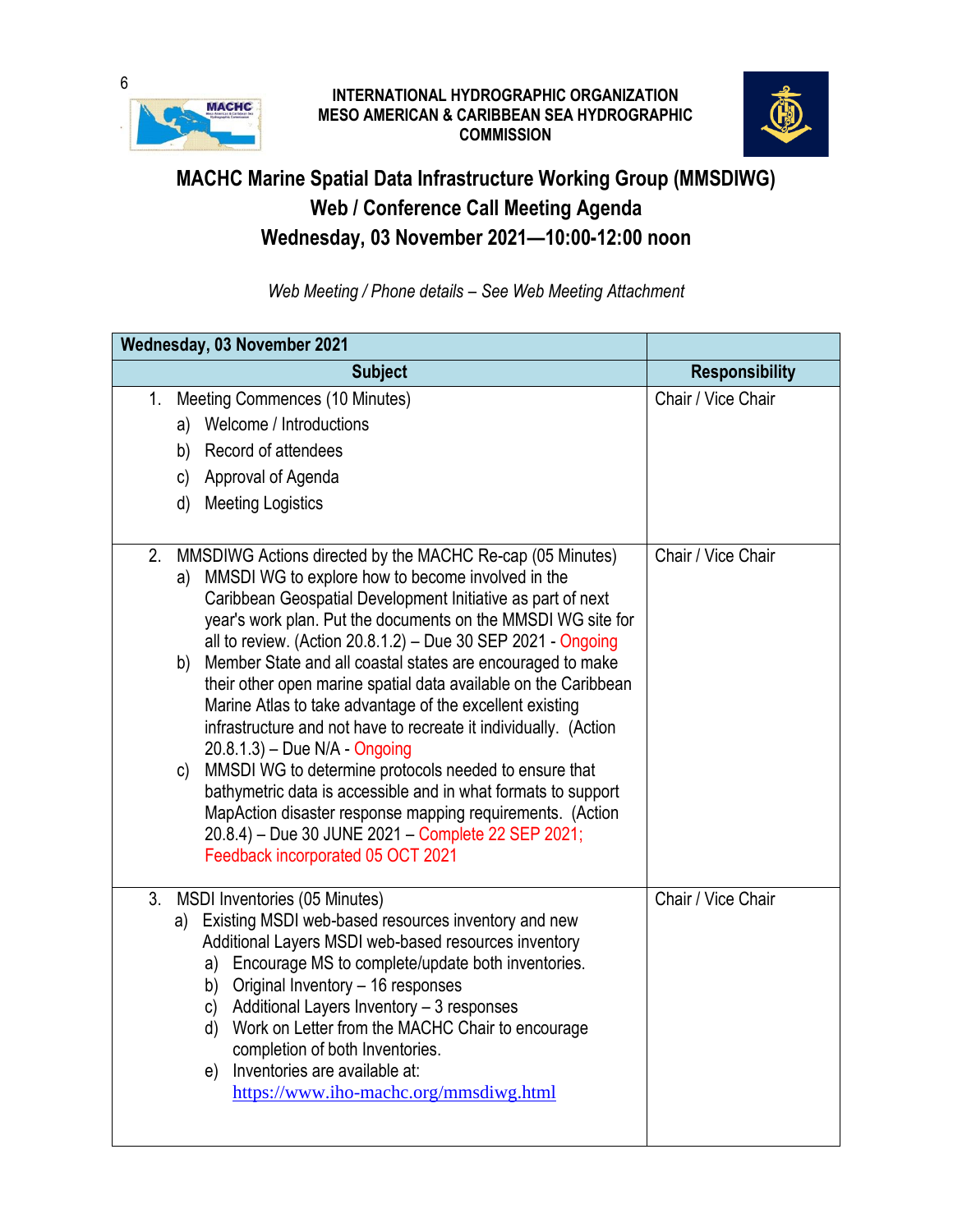| Bathymetric Data Protocols (05 minutes)<br>4.                                                                                        | Chair / Vice Chair / All                   |
|--------------------------------------------------------------------------------------------------------------------------------------|--------------------------------------------|
| Bathymetric Data Protocols are complete following feedback<br>a)<br>Posted on MACHC website<br>b)                                    | MS / Observers                             |
| <b>Discussion</b><br>C)                                                                                                              |                                            |
|                                                                                                                                      |                                            |
| Regional MSDI collaboration Use Cases (40 Minutes)<br>5.                                                                             | Chair / Vice Chair / All<br>MS / Observers |
| a) Caribbean Marine Atlas (CMA)<br><b>CMA Update</b>                                                                                 |                                            |
| <b>MSDI Collaboration Opportunities</b><br>$\sim$                                                                                    | Carolina Garcia                            |
| <b>Discussion</b><br>$\sim$                                                                                                          | <b>INVEMAR</b>                             |
| b) Risk Assessment and Mitigation Measures of Maritime                                                                               |                                            |
| Navigation in the Caribbean Sea<br>Update                                                                                            | Amrika Maharaj                             |
| <b>MSDI Collaboration Opportunities</b>                                                                                              | <b>UWI</b>                                 |
| <b>Discussion</b><br>$\sim$                                                                                                          |                                            |
| c) PAIGH GeoSUR Transition<br>Transition from Development Bank of Latin America (CAF)                                                |                                            |
| to UN Economic Commission of Latin America (CEPAL)                                                                                   |                                            |
| Jesus Suniaga or Alvaro Hernandez will provide an update                                                                             |                                            |
| at a future MMSDIWG Meeting.                                                                                                         |                                            |
| <b>Discussion</b>                                                                                                                    |                                            |
| RHC MSDI Collaboration (20 minutes)<br>6.                                                                                            |                                            |
| a) SAIHC MSDI WG                                                                                                                     | <b>Tim Lewis</b>                           |
| Presentation                                                                                                                         | <b>SAIHC MSDI Chair</b>                    |
| <b>MSDI Collaboration Opportunities</b><br>$\blacksquare$<br><b>Discussion</b><br>$\blacksquare$                                     | <b>UKHO</b>                                |
|                                                                                                                                      |                                            |
| 7. MMSDIWG Work Plan (15 minutes)                                                                                                    | Chair / Vice Chair                         |
| a) Available on MMSDIWG section of MACHC Initiative website<br>Start coordination to collaborate with other RHCs on their MSDI<br>b) |                                            |
| efforts. [Workplan #14]                                                                                                              |                                            |
| Article to highlight MACHC MSDI efforts. [Workplan #11]<br>C)                                                                        |                                            |
| Any other suggestions?<br>b)                                                                                                         |                                            |
| <b>Discussion</b><br>d)                                                                                                              |                                            |
| MMSDIWG Report to the MACHC22 Plenary Meeting (15 minutes)<br>8.                                                                     | Chair / Vice Chair / All                   |
| What are the MMSDIWG key accomplishments since<br>a)                                                                                 | MS / Observers                             |
| MACHC20?<br><b>MMSDIWG Actions</b>                                                                                                   |                                            |
| MMSDIWG Workplan                                                                                                                     |                                            |
| <b>MMSDIWG Use Cases / Partnerships</b>                                                                                              |                                            |
| <b>MMSDIWG Future Direction?</b><br>b)                                                                                               |                                            |
| MMSIDWG Recommendations for the MACHC22 Plenary?<br>C)<br><b>MSDI Industry Presentations</b><br>d)                                   |                                            |
|                                                                                                                                      |                                            |
|                                                                                                                                      |                                            |
|                                                                                                                                      |                                            |